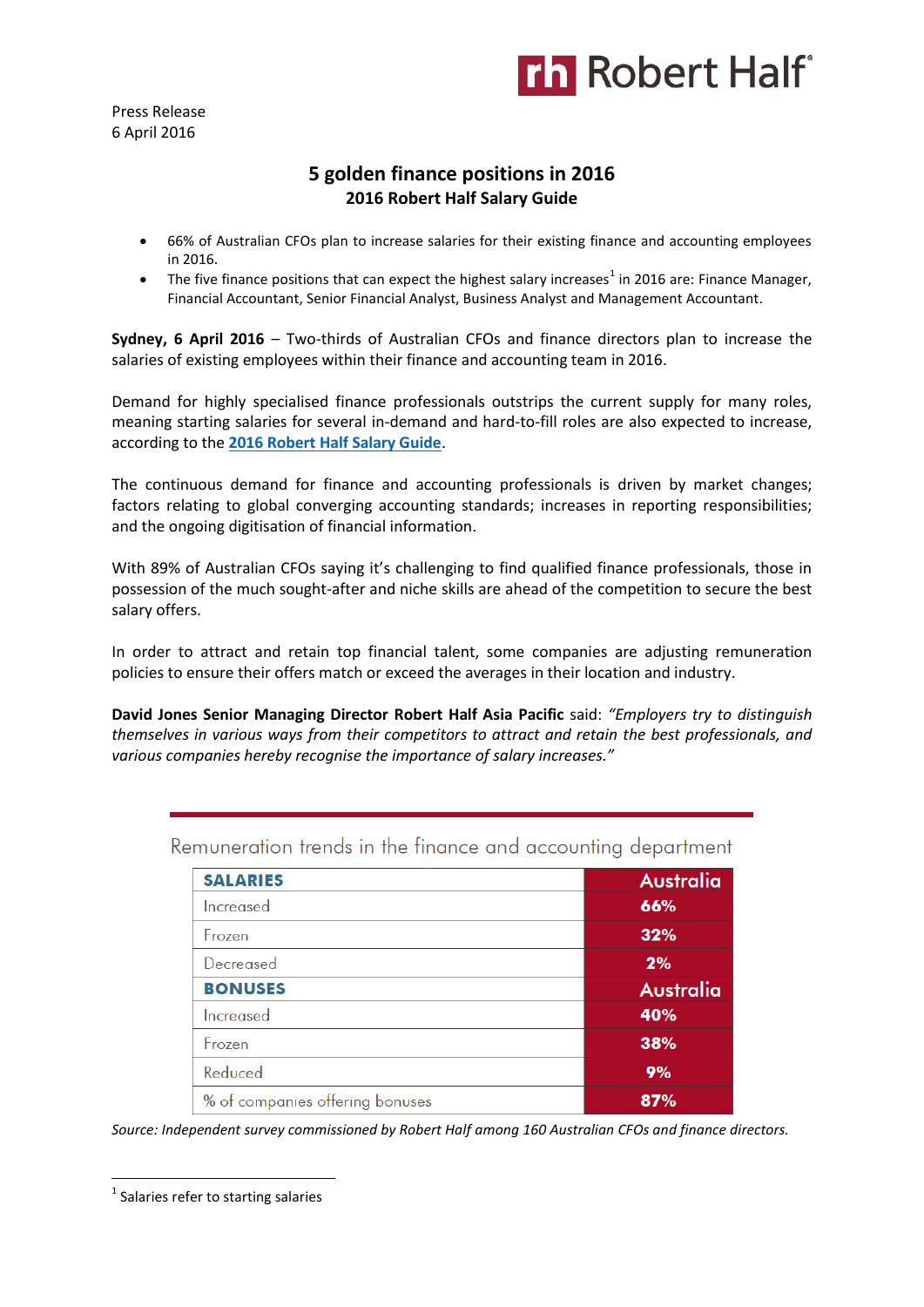## **Th Robert Half**

### **What are the 5 golden finance jobs?**

Even though starting salaries will remain stable for the majority of finance and accounting roles, several analysis and accounting functions will see the greatest increase in 2016.

**David Jones** said: "*Faced with a highly competitive, candidate driven market, top candidates within finance and accounting who possess much sought-after, niche and hard-to-find skills regularly receive several job offers and are in a strong position to negotiate salary. Companies thus increasingly understand that competitive remuneration packages are essential in order to land the necessary talent."*

*"The remuneration package however has been about more than just salary for a long time. For the overwhelming majority of companies, non-financial benefits are now part of the standard pay package. Employees today are increasingly aware of the added value of these benefits,"* **David Jones**  said.

## **Top 5 roles expected to attract the highest salary<sup>2</sup> increases in 2016:**

#### **1. Finance Manager**

Based in Sydney

|                           | 2016 min  | 2016 max  | YoY growth <sup>3</sup> |
|---------------------------|-----------|-----------|-------------------------|
| Finance Manager $(S/M^4)$ | \$110,000 | \$140,000 | + 8%                    |
| $-0.15 - 1.11$            |           |           |                         |

*Source: 2016 Robert Half Salary Guide*

In today's market, the finance manager has become a strategic partner in the organisation as they perform complex financial analysis for senior management and influence the decision-making process across multiple departments. Companies are looking for strong leaders who are able to successfully head up the finance department and drive the culture of the finance team while at the same time improving performance as well as a company's bottom line.

Organisations are finding themselves in an ever increasing competitive environment and those candidates who not only have a strategic vision, but who can also demonstrate effective project management, analytical and leadership skills will be the winners in the long run.

#### **2. Business Analyst**

Based in Sydney

|                        | 2016 min | 2016 max  | YoY growth |
|------------------------|----------|-----------|------------|
| Business Analyst (S/M) | \$75,000 | \$110,000 | + 5%       |

*Source: 2016 Robert Half Salary Guide* 

Big data has changed everything about the way business is done and has also had an effect on the finance function. Skilled business analysts are highly in demand as there is an increasing need to develop and monitor data quality metrics and ensure business data and reporting needs are met. Conducting market analysis and analysing both product lines and the overall profitability of the business have become progressively more important. Strong technology, analytical and communication skills are must-have traits for qualified business analysts.

1

<sup>&</sup>lt;sup>2</sup> Salaries refers to starting salaries. Salary figures provided vary according to level of experience, size of the company, sector, employee skills and the organisation itself.

 $3$  Salary differences between 2015 and 2016

<sup>&</sup>lt;sup>4</sup> S/M refers to small and medium-sized companies (<500 staff)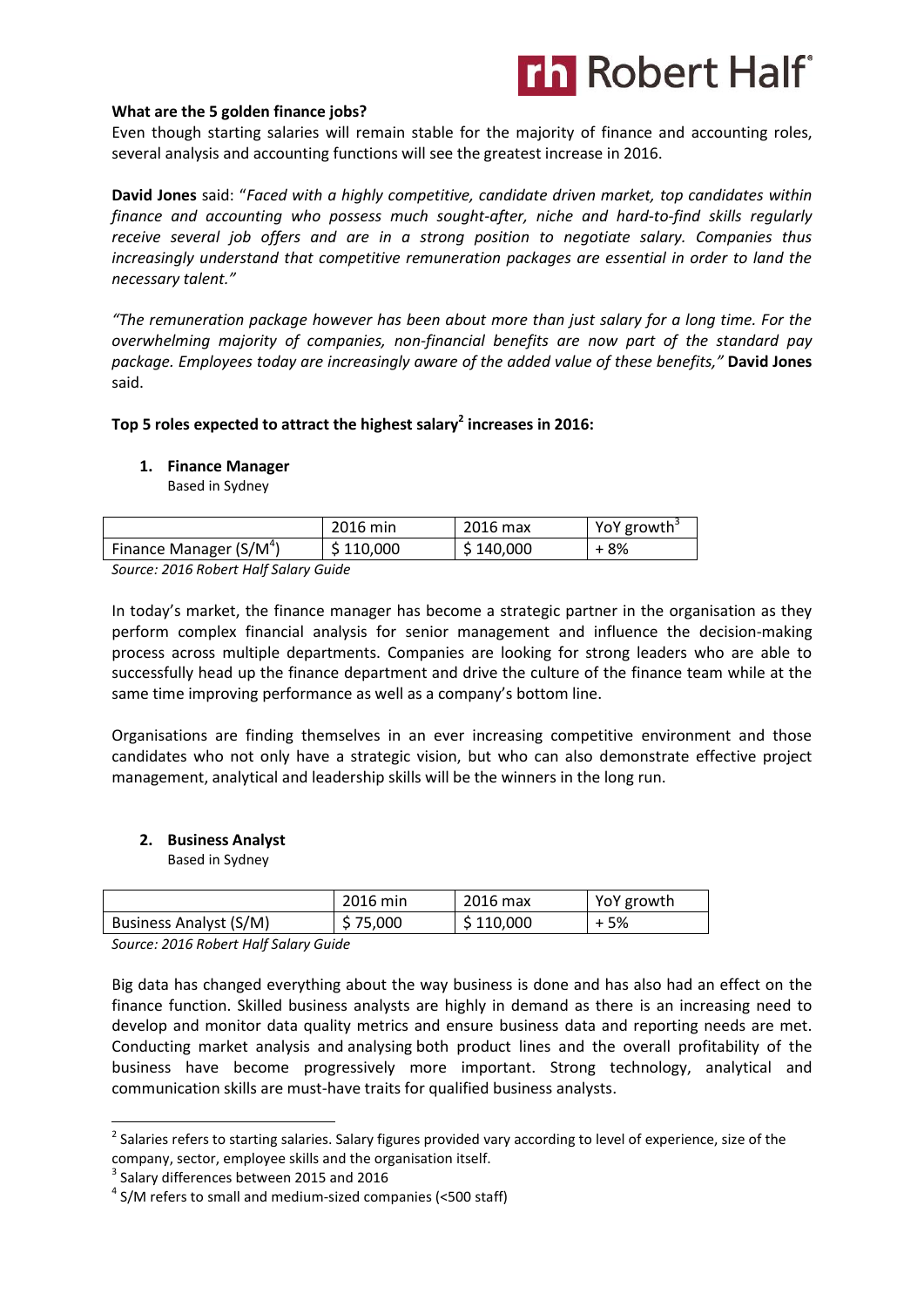# **Th** Robert Half

## **3. Financial Accountant**

Based in Sydney

|                              | 2016 min | 2016 max  | YoY growth |
|------------------------------|----------|-----------|------------|
| Financial Accountant $(L^5)$ | \$82,000 | \$113,000 | + 5%       |
| ---------------              |          |           |            |

*Source: 2016 Robert Half Salary Guide* 

Employment of financial accountants will continue to grow, mainly because accounting regulation will become stricter as the economy continues to expand in the Asia-Pacific region. According to the Australian Government Job outlook website, jobactive, the five years to November 2019 will see accountant job openings reaching 50,000. The APAC expansion means that organisations will rely heavily on financial accountants to produce the documentation necessary in order to convince the market to invest and raise capital.

## **4. Senior Financial Analyst**

Based in Sydney

|                                                                                                                                   | 2016 min | 2016 max                 | YoY growth |
|-----------------------------------------------------------------------------------------------------------------------------------|----------|--------------------------|------------|
| Senior Financial Analyst (S/M)   \$95,000                                                                                         |          | $\frac{1}{2}$ \$ 120,000 | + 5%       |
| $C_{\text{a}11222}$ , $204C_{\text{B}}$ $R_{\text{a}221}$ $11 \text{e}$ $16 \text{C}$ $\text{c}$ $\text{c}$ $\text{d}$ $\text{c}$ |          |                          |            |

*Source: 2016 Robert Half Salary Guide* 

Companies are moving into new and emerging markets and technology is providing organisations with an increased opportunity to analyse data and utilise those insights to optimise and increase business growth. Being able to provide expert counsel to all members of staff at a local and senior level is an essential skill for senior financial analysts thereby adding value to a company's bottom line. Experienced financial analysts with an excellent understanding of statistics, well-developed communication and analytical skills are in a good position to negotiate starting salary.

## **5. Management Accountant**

Based in Sydney

|                           | 2016 min | 2016 max  | YoY growth |
|---------------------------|----------|-----------|------------|
| Management Accountant (L) | \$85,000 | \$110,000 | + 5%       |
| $\cdots$                  |          |           |            |

*Source: 2016 Robert Half Salary Guide* 

Under the current economic conditions, management accountants are in high demand as employees seek to find new ways to make sure they hit their budgets. The individuals most in demand have industry experience, as organisations are more likely to hire from within their sector. In today's competitive environment, the ability to persuade, think creatively and solve problems are what sets the highly qualified management accountants ahead of the rest.

**##**

**.** 

<sup>&</sup>lt;sup>5</sup> L refers to large companies (>500 staff)